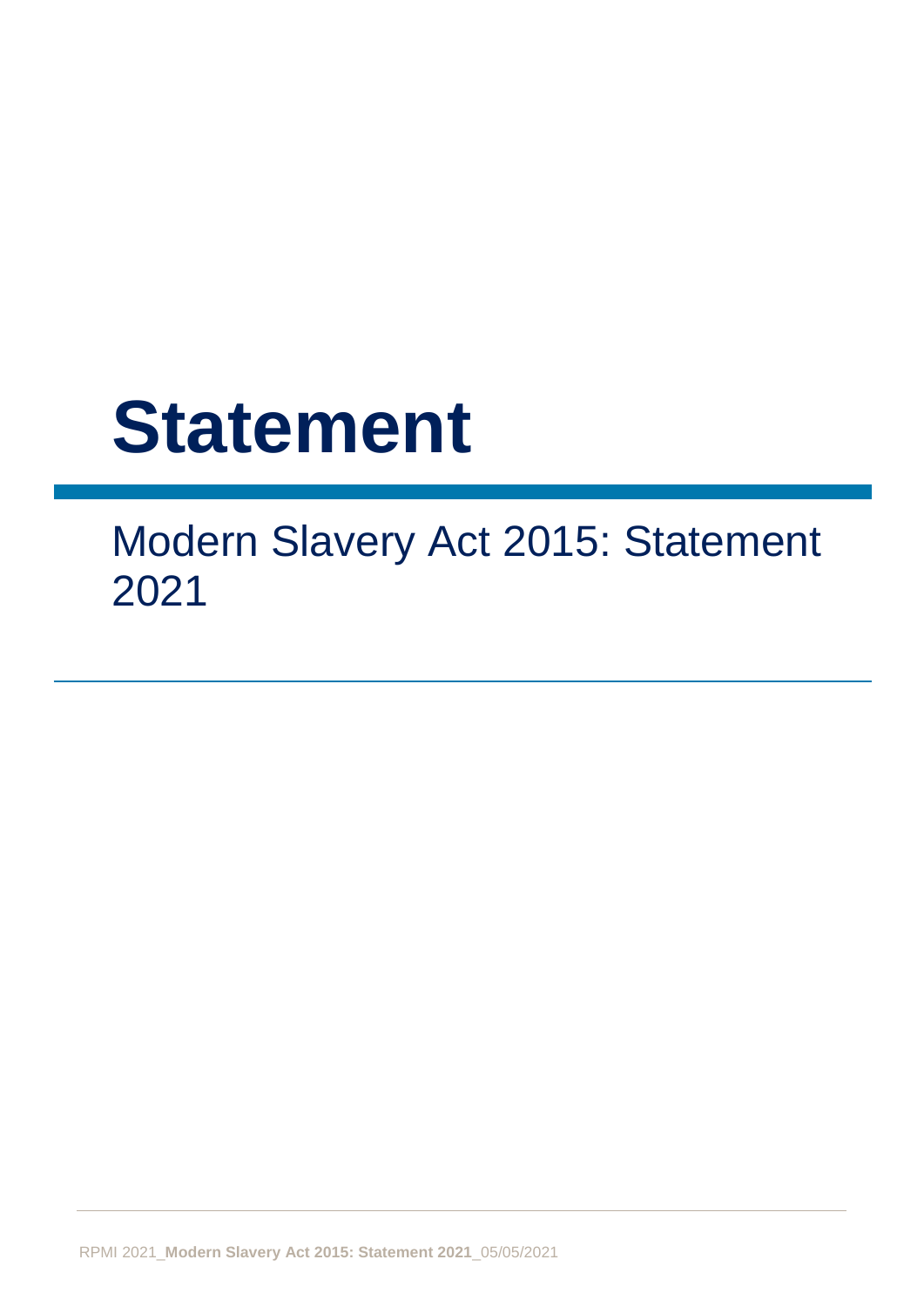# Modern Slavery Act 2015: Statement 2021

### **Introduction**

This statement is made on behalf of RPMI Limited ("RPMI"), in compliance with the UK Modern Slavery Act 2015, for the financial year ending 31 December 2020.

Modern slavery, in all its forms of slavery and servitude, forced or compulsory labour and trafficking is a crime, and a violation of fundamental human rights, which will not be tolerated within our own business, or in any of our supply chains.

We are proud of the steps we have taken to combat slavery and human trafficking at RPMI, and this statement sets out the steps taken against modern slavery in our business and our supply chains. We have a zero-tolerance approach to modern slavery, and are committed to acting ethically and with integrity in all our business dealings and relationships, and to implementing and enforcing effective systems and controls.

We are also committed to ensuring there is transparency in our approach to tackling modern slavery throughout our supply chain, and we expect the same high standards from all of our contractors, suppliers and other business partners.

#### **RPMI (RAILPEN from 1st June 2021)**

RPMI is a subsidiary of Railways Pension Trustee Company Limited (the "Trustee"), which is the corporate trustee of the principal UK railways industry-wide pension schemes. RPMI provides a full range of pension services, including pension administration and trustee services, for railway pension schemes and third party clients.

The Trustee wholly owns Railway Pension Investments Limited ("RPMI Railpen"), a company authorised by the Financial Conduct Authority (the "FCA") to carry out investment management and related activities on behalf of the Trustee. RPMI Railpen, which currently manages approximately £30bn of scheme assets for the Trustee, does not employ its own staff, with staff, and other resources, being procured from RPMI. RPMI Railpen's access to these resources is established through secondment letters for key individuals, and in a service agreement between the two companies. RPMI, its subsidiaries and all entities associated with the Trustee, must use RPMI's centralised procurement and recruitment policies and processes.

#### **Our HR Policies**

We have robust HR policies and procedures in place, and an employee Code of Conduct to ensure the fair treatment of all employees. We comply with all applicable employment legislation relating to employee terms and conditions, including payroll, and we invest in supporting the health and wellbeing of our staff.

We carry out fair and transparent recruitment processes and ensure that our recruitment agencies comply with these requirements in the provision of agency staff, through regular meetings in which practices are reviewed.

#### **Remuneration**

RPMI is committed to building a resilient business and a secure environment for our people, working together to secure our members' future. RPMI periodically reviews remuneration paid to each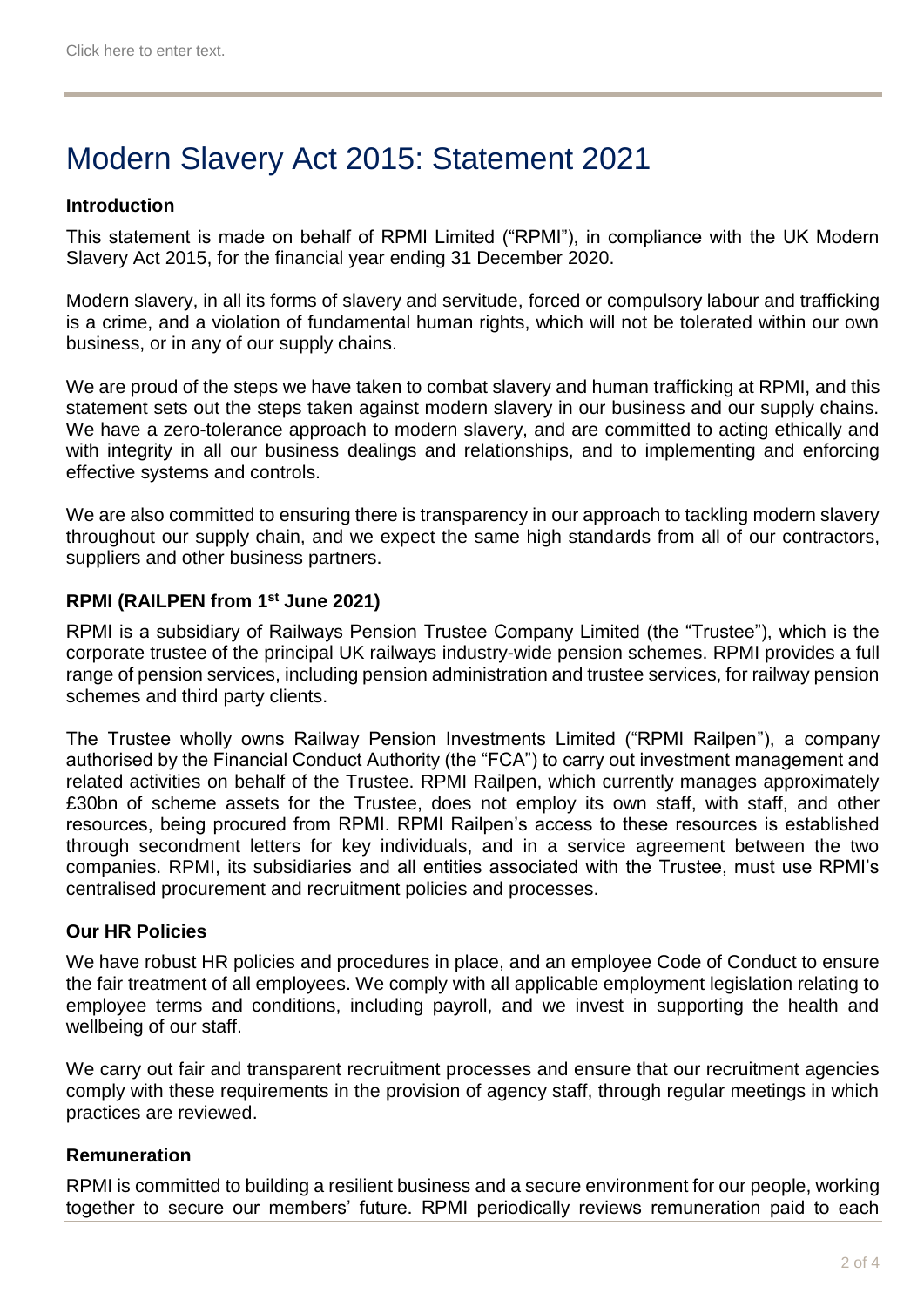employee across the business. The purpose of this is to review employees' relative position against the market rate for their role, and to ensure all employees and workers continue to receive fair remuneration for the job they perform.

#### **Our Investment business**

RPMI Railpen expects its portfolio companies to operate within the parameters of widely accepted business practices, such as the Ten Principles of the UN Global Compact (UNGC). As part of RPMI Railpen's commitment to responsible investment, and as a member of the Workforce Disclosure Initiative (WDI), it works with other institutional investors to collect comparable data from companies, on labour issues such as modern slavery.

The way companies treat their employees, supply chain and wider stakeholders can have a significant impact on their operational performance. To manage this risk, RPMI Railpen screens its listed equities portfolios annually, to identify companies involved in severe governance and conduct controversies, including cases of modern slavery. In recognition of the role RPMI Railpen has adopted in tackling modern slavery, The Sustainable Ownership Team requests engagement with identified companies, to discuss ongoing risks and areas for improvement. On an exceptional basis, RPMI Railpen will exclude companies from its listed equity portfolios for severe governance and conduct controversies, where concerns are not adequately addressed through engagement.

Our [2020 Statement of Investment Principles,](https://www.rpmirailpen.co.uk/wp-content/uploads/2018/05/SIP-Schedules-2020.pdf) [2019 Sustainable Ownership Report,](https://www.rpmirailpen.co.uk/sustainable-ownership-reports/) [Voting Policy](https://www.rpmirailpen.co.uk/wp-content/uploads/2018/05/RPMI-Railpen-2021-22-Voting-Policy.pdf) and [Engagement Policy](https://www.rpmirailpen.co.uk/wp-content/uploads/2018/05/FINAL.June2020.NOR-RPMI-Railpen-Engagement-Policy.pdf) contain additional detail on our approach to exclusions and social topics. RPMI Railpen is working to incorporate human rights risks, including modern slavery, within due diligence processes across its asset classes.

#### **Our Systems**

Our systems are designed to ensure effective risk assessment and management in relation to slavery and human trafficking risks:

- Identify and assess potential risk areas in our supply chains;
- Mitigate the risk of slavery and human trafficking occurring in our supply chains;
- Monitor potential risk areas in our supply chains: and
- Protect Whistle Blowers

## **Our Supply Chain**

We consider that we are a relatively low risk operation in respect of modern slavery. Our supply chain generally extends to goods and services for our UK office operations, including:

- Communications and IT equipment services
- Temporary/Agency staff
- Various professional services
- Office equipment and supplies
- **•** Utilities
- Facilities management services

#### **Supplier adherence and our values and ethics**

We have a zero tolerance policy to slavery and human trafficking. To ensure our contactors, and all those in our supply chain, comply with our values and ethics, we have in place a supplier due